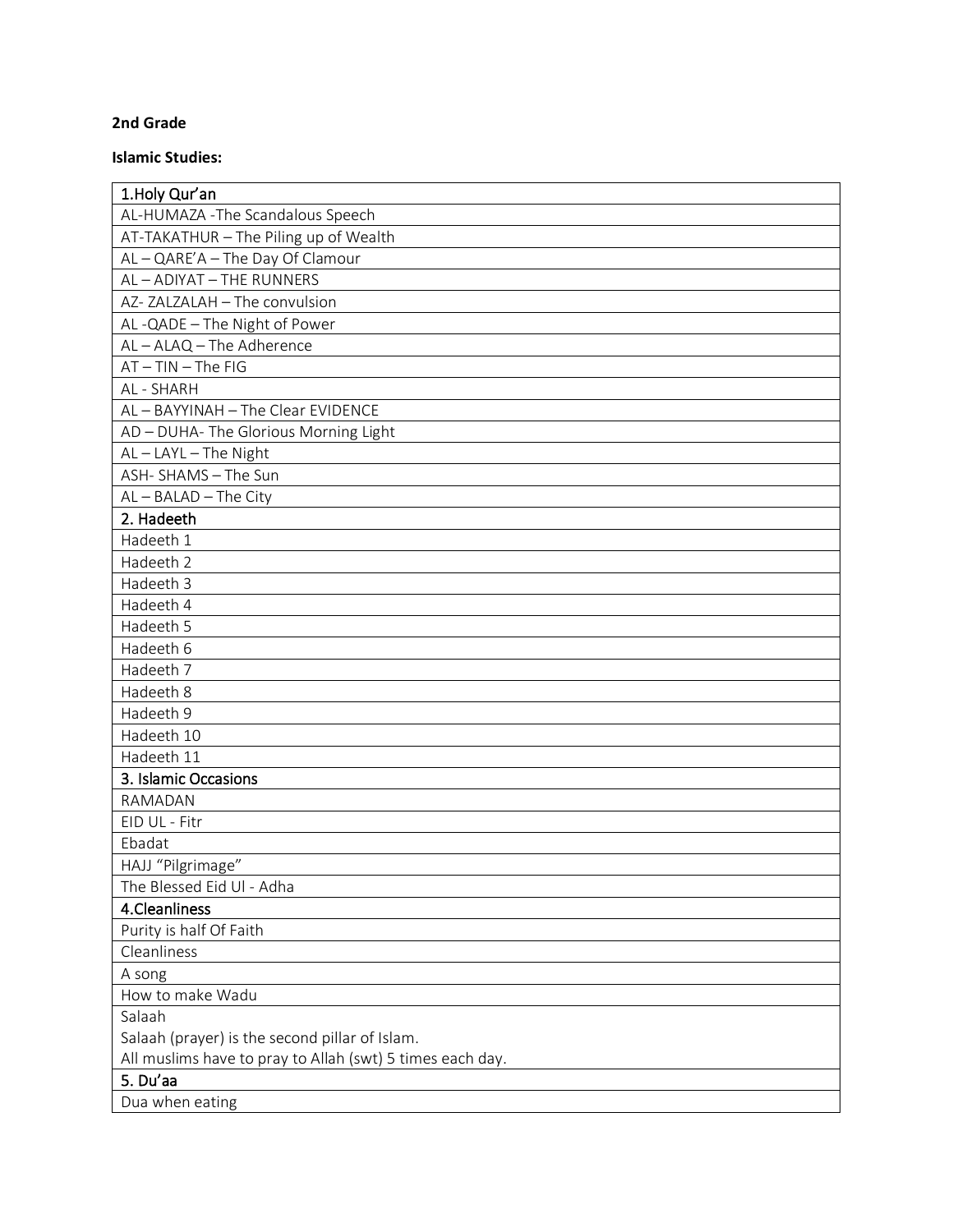| Dua after eating                         |
|------------------------------------------|
| Dua when sleeping                        |
| Dua when waking up                       |
| Dua when leaving the house               |
| Dua when Entering the house              |
| Dua when riding the car                  |
| Dua when entering the bathroom           |
| Dua when leaving the bathroom            |
| Dua when putting on clothes              |
| Dua when taking clothes off              |
| 6.Arkaan-ul-Islam W'al-Iman              |
| The Pillars of Islam & Iman              |
| Arkaan-Ul-Islam                          |
| Arkaan-Al-Iman                           |
| The Pillars Of Iman (Faith or Belief)    |
| Allah ('azza wa jall)                    |
| Allah                                    |
| The Angels                               |
| The Books of Allah                       |
| The Prophets                             |
| 7.Seerah                                 |
| Seerah                                   |
| Prophet Muhammad (Saws)                  |
| The Birth                                |
| Prophet Muhammed (Saws)                  |
| Out of Makkah                            |
| Prophet Muhammed (Saws)                  |
| Back to Makkah                           |
| 8. Manners                               |
| Greeting                                 |
| After Sneezing                           |
| Before & After                           |
| Use of the Right                         |
| (hand, foot, etc.)                       |
| Manners on the Road                      |
| Visiting the Ill                         |
| Ma Sha ' allah                           |
| When Drinking                            |
| When Yawning                             |
| 9. STORIES from Holy Qur'an & The Sunnah |
| Adam (PBUH)                              |
| Mercy with Animals                       |
| Isra' & Mi'raj                           |
| Yunus & The Whale                        |
| Nouh & the Ark                           |
| Sulaiman & The Ant                       |